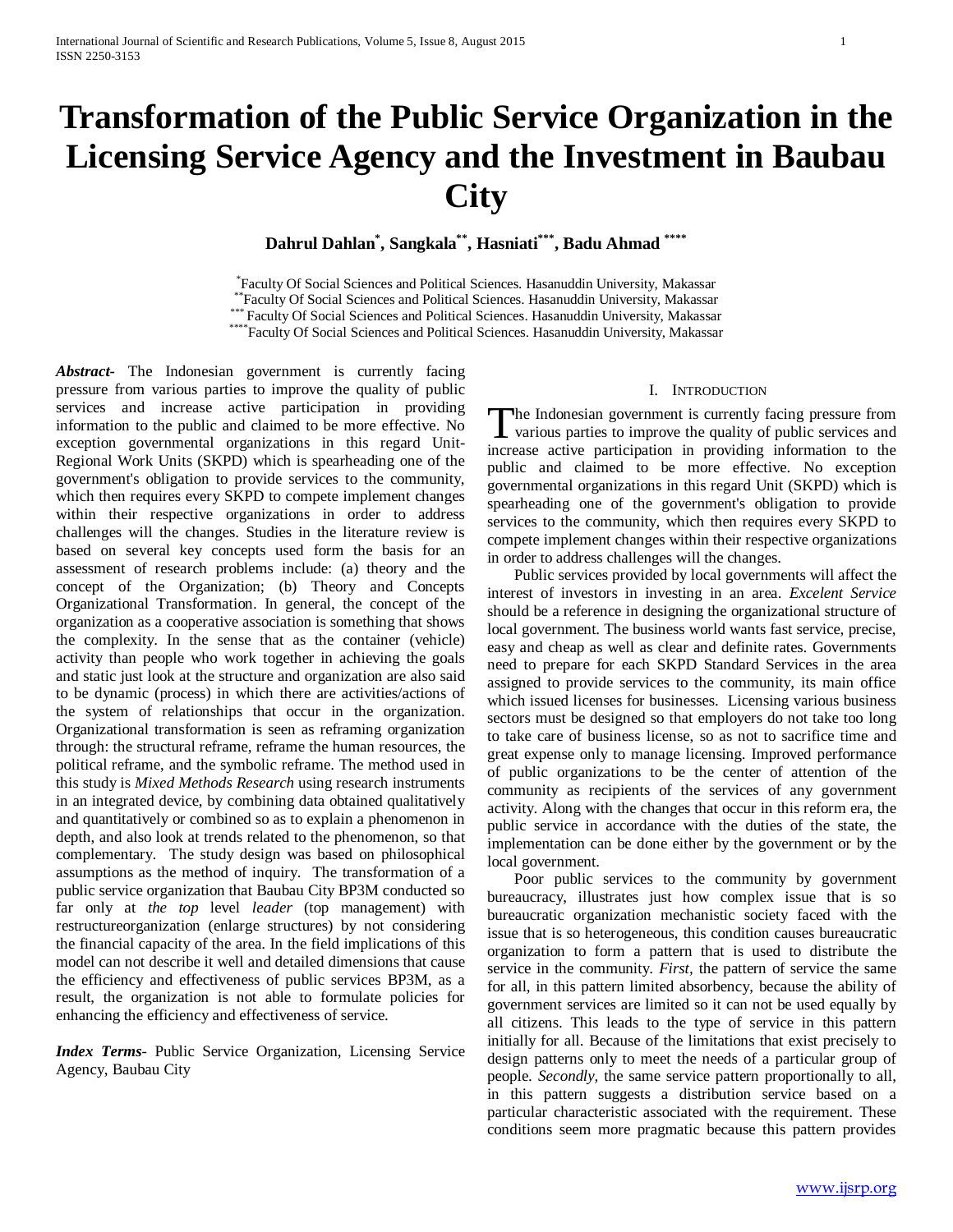basic services such as concrete and more objective to be distributed to the public, on the other hand enables service pattern like this could provide more services in accordance with the needs of the community. And *third,* the pattern is not the same services for individuals corresponding to the relevant differences, differences in the pattern of this ministry of service based on the characteristics possessed by the recipient of the service.

 It can be said that the condition of public service organizations today shows most are not really equipped to face rapid change, advances in technology, competition, and the community needs to be serviced. Even still, many of these organizations are structured and managed according to a model of leadership, management, and organizational culture as well as the shape and size that is no longer relevant to current conditions. In order to realize an order and forms of organization that is not only seen in the results alone but also showed changes dynamically and in accordance with the development of a new paradigm that is in line with the changing strategic *environment.*

 Public service organizations in this study are organizations that exist at the local level Licensing Service Agency and Investment Baubau city that serves organizing administrative services. Theoretically, bureaucracy Licensing Service Agency and PM categorized as *street-level bureaucracy,* the bureaucracy that runs the task face to face with the public, where because of the role and position it into representase government bureaucracy in the public eye (Lipsky, 1978: 135-136 ).

 Responding to organizational dynamics and demands of competition and facing a state of ever-changing organizational environment, the challenges of an increasingly complex issues, it is time for local governments to implement *the Political Will* to reorganize local government environmental organizations with organizational transformation. In the transformation of the organization itself, must do the changing role of the human resource function as an intellectual actor of change. In the era of regional autonomy, the changing role of effective organizational transformation functions becomes very important.

 Bureaucratic organization is a public institution that is loaded with performance demands of stakeholders. To respond to the demands of quality public services as well as global challenges, bureaucratic organizations often formulate bureaucratic transformation in response to the demands of the service quality improvement. The transformation of the bureaucracy has been more interpreted as an attempt shows a transition behavior of the bureaucracy of traditional management pattern towards a new management pattern which is more modern, but that is often underestimated is the question of how the overall organizational readiness of the various existing level of bureaucracy to undergo such a transformation.

 Based on the above, the purpose of public organizations is to produce quality public services both in terms of service provision and of the recipients of services, but has not been achieved as the expectations of people in Baubau thus required an objective and comprehensive instrument in the transformation of public service organizations can generate a public organization that produces the desired quality of service, then the *system dynamics* approach is seen to provide an alternative that is relatively more effective in analyzing and identifying various complex issues that have been described earlier, as an effort to develop a comprehensive model to analyze the transformation of service organizations City public Baubau which is an issue that arises as a result of the fault structure of the system built. With the background of these problems, the authors are willing to do deeper and comprehensive research through research, entitled "Organizational Transformation Model Public Service *System Dynamics* Approach (Case Study on Licensing Service Agency and Investment Baubau City).

 Based on the description of the background, the research is focused on the transformation of public service organizations Licensing Service Agency and Investment Baubau City, the subject matter can be broken down as follows: Why the transformation of public service organizations on Licensing Service Agency and the Investment in Baubau City yet effective?

## II. THEORETICAL GROUNDING

 Studies in the literature review is based on several key concepts used form the basis for an assessment of the research problem involves three things: (1) Paradigm Organization and Public Services which includes: (a) theory and the concept of the Organization; (B) Theory and Concepts Organizational Transformation.

 In general, the concept of the organization as a cooperative association is something that shows the complexity. In the sense that as the container (vehicle) activity than people who work together in achieving the goals and static just look at the structure and organization are also said to be dynamic (process) in which there are activities / actions of governance relationships that occur in the organization (Silalahi, 1997 : 32)

 Good organization is a dynamic organization that is growing all the time in accordance with the changes. The good profit organizations (private) and nonprofit (government) structure includes the creation and integration, namely that humans can work within relationships dependent on each other.

 Structural changes are changes made to the part or the overall structure of the organization in order to find the form that is more in line with the needs and capabilities of the organization or known as the restructuring of the organization. The development organization is an answer to every change, which is a complex educational strategy, aims to change beliefs, attitudes, values and organizational structure in order to have early knowledge of the capabilities in technology, markets and new challenges.

 Organizational development is a response to the changes that occur within the organization that are intended to change the beliefs, attitudes, values, organizational structure, so as to improve the performance of members of the organization. According to Sutarto (1986: 354), in facing the challenges of organizational change causes: can adjust to four way, ie: changing the structure, change the working procedures, changing people and changing the work equipment used. Overall adaptation efforts are directed so that the organization remains in compliance with its surroundings and is able to optimize performance, so an efficient, effective and achievable performance and increased bureaucracy.

 In the face of environmental change, the organization actively make changes or reactive to changes in the two approaches. The first approach, the organization is actively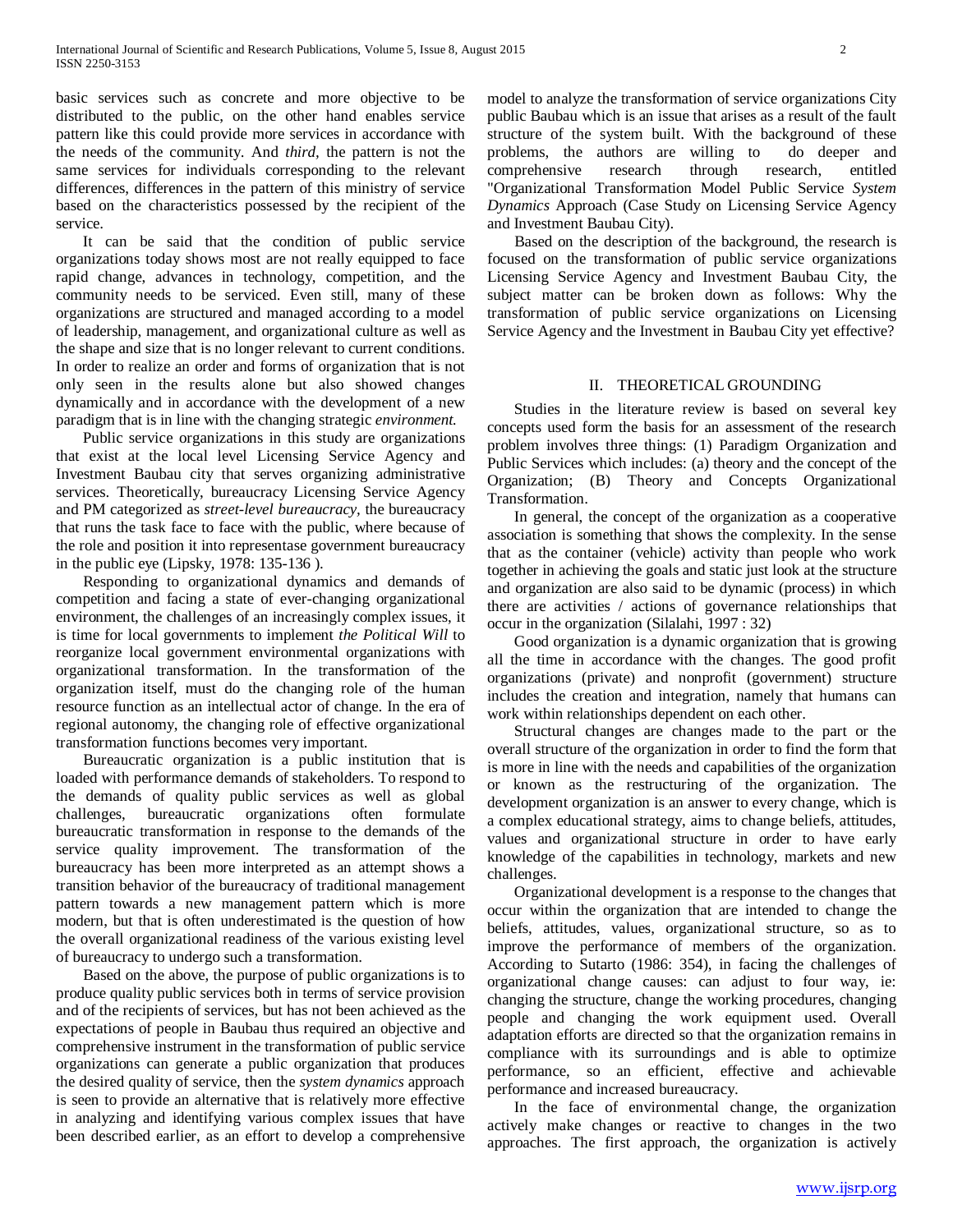anticipating change. The second approach is the reactive nature of waiting, organizations should actively anticipate the environmental change that is by focusing on relevant changes and influence on the organization.

 Organizational structure is also an equally important factor in determining and see the workings of an organization, which can be analyzed through the structure ter and will be known sections and sub-sections, each authority and coordination relations between sections and sub-sections in the execution of duties and responsibilities of each of the following division of labor based on specialization that is finally interdependence of parts and sub-parts within an organization. Thus it is quite understandable that the organizational structure is also an important factor for the development of an organization's growth towards rapid progress to achieve the goals in accordance with the mission, which will determine the mechanism of the people who work in the organization.

 Structure for an organization is very useful to clarify and understand the duties and functions of each part in an organization. With the structure, duties of each part in the organization became apparent. Good structure is a structure that oriented to the vision-mission of the organization, which in turn can improve organizational performance and professionalism ranks therein. An organizational structure is basically set how job tasks were distributed, grouped and coordinated formally. And a bureaucratic structure characterized by tasks that are very routine operation is achieved through specialization, and the rules are very formal setting, tasks are grouped into functional departments, centralized authority, narrow spans of control and decision-making that follows the chain of command (Robbins, 1996: 166-176).

 In view of (Wright et al, 1996: 188) explained that the definition of the organizational structure is: As a way in which duties and responsibilities are allocated to the individual, where the individual is grouped into offices, departments, and divisions. The organizational structure should always adapt to the development needs of the public and the environment it is intended for the creation of effective organizational performance and fast work process. Too hierarchical organizational structure that will only slow the process of labor and tends to be inefficient. The presence of a wide variety of tasks within the organization to be accomplished demands the ability and expertise of the apparatus. With a structure that divides the organizational tasks in groups does not mean that the structure becomes fragmented. Pengotakan existence only as a tool to indicate that an activity and jobs within the organization berinduk on the box. the question is when the box or in the organization chart is broken down into squares smaller so that only prolong the hierarchy within the organization that can impact the organization's slowness in completing tasks and jobs.

In an effort to realize the necessary decentralized government organization that is lean *(flat)* that by combining parts of which have many similarities in the duties and functions, where lean organization and supported by the decentralization of authority to make the organization to be flexible in responding, more quickly adapt to changes, more effective and innovative, and more commitment to the goal. Ideal structure in response to environmental changes is a structure that provides a space for members of the organization to directly deal with consumers and can take decisions without going through a hierarchical process is too long.

 According Steers (1977: 70), that: The structure declared the way organizations organize human resources for activities towards the goal. The structure is aligned in a way that puts human beings as part of the organization in a relatively fixed relationship, which largely determines patterns of interaction, coordination and behavior-oriented tasks.

 Furthermore, Robbins (1994: 6), saying "The organizational structure set how tasks will be shared, who reports to whom, formal coordination mechanisms and patterns of interaction which will be followed".

 Then the same thing Robbins (1994: 6) says, that: An organizational structure has three groups, namely, complexity, formalization and centralization. Complexity means the organizational structure considering the degree of differentiation in the organization including the level of specialization or division of labor, the number of levels in the organization as well as the degree to which unit-untit geographically dispersed organization. Formulation means the degree to which an organization relying to the rules and procedures to regulate the behavior of its employees. Centralization is to consider where the location of the center of decision-making, does tend to centralization or decentralization.

 Based on the opinions and explanations above it can be concluded that the organizational structure can be positive, contributing is a structure that allows for the delegation of authority from top management to the management of midfield for each job mensikapi each part independently without having to go through the decision making process is too long and wait for instructions of superiors. The existence of the delegation of authority and a clear division of tasks and the firm expected to make the apparatus become more professional and accountable to the public.

 So the design of the organization will refer to the structure and organization of different shades that with any form chosen will depend on the characteristics of the environment in which these organizations are, however, of the main side of the form and structure of the organization must be focused on the need for specialization and the need for coordination different tasks in one unit.

 According Sedarmayanti (2000: 60) points out: restructuring efforts within an organization can be done through the efforts of management in a way to rearrangement or reengineering *(reengineering)* so that the company is expected to perform adaptation to the effects of changes in the environment, so the company will survive.

 Development organization designed to solve the problems in a holistic and long-term. Changes in the organization does not only touch on the changes in the structure, and technology but also on human resources management system. According to Huse and Cummings (1985: 2-3) that is to be found several features that distinguish it from development organizations to development activities of other organizations, as follows:

- 1. Development organizations can apply to the entire system of the organization as a whole;
- 2. Organizational development is the basis of knowledge about the practical and behavioral sciences, micro regarding concepts such as leadership, group dynamics,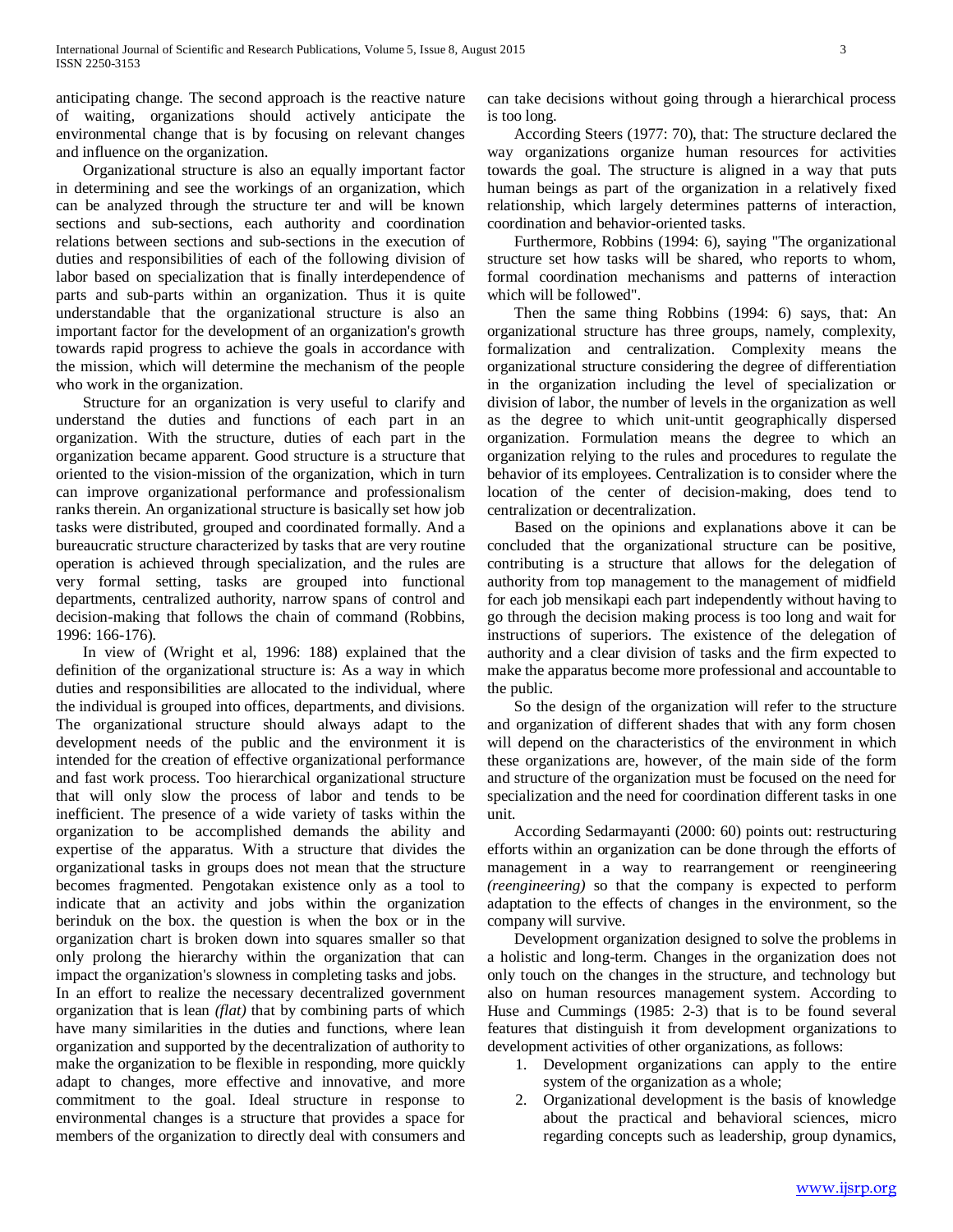design work, and concepts such as the macroorganizational strategy, organizational structure, as well as relationships and environmental organizations.

- 3. Even though the development of the organization to focus on planned change, but not stiff, formally is not only applicable to business planning, but rather an adaptive strategy for the planning and implementation of change rather than just a blueprint of how the changes should be done.
- 4. Included in the development of the organization is the creation and reinforcement of change itself.
- 5. Includes organizational development strategy, structure and processes of change.
- 6. In the end, development-oriented organizations on improving the effectiveness of the organization. In this sense, there are two main assumptions, first, the effectiveness of the organization as an effort to solve the problems within the organization, and, second, the effectiveness of the organization for the purpose of improving the quality of working life and increase productivity.

 To undertake the development of the organization, of course, require a proper strategy so that it can adapt better level of acceleration changes in technology, the environment of our industry and society at large. Handoko stated that: Three approaches changing the organization can be described as follows: through the organizational structure involves the modification and rearrangement of various internal systems such as the relationships of responsibility-authority and so on; by changing the organization's technology means conversion or modification factors; through the conversion of the people, the organization includes the conversion of (1) the wisdom and withdrawal procedures and selection,  $(2)$  the activities of training and development, (3) the remuneration system, (4) leadership skills and managerial communication, and (5 ) attitude of trust, role or other employee characteristics. The following will summarize the three approaches above changes.

 At the practical level, the transformation of the bureaucracy in the context of Indonesia is an urgent need, given the diachronic, genetic Indonesian bureaucracy is a legacy of authoritarian bureaucracy that is now irrelevant and must be deconstructed. The characteristics of an authoritarian bureaucracy can not maintained longer exist, because it tends to position the bureaucracy as civil servants rather than public servants. Hegemonic bureaucracy created what is called by Thoha (2003: 2) as the "official state" *(officialdom).* Therefore, the bureaucracy that previously relied on politics as a commander, then shifted to the economy as a commander, must now be amended so that the structure and behavior corresponds with demands for democratization that emphasizes *respect for human rights, a plural polity, a Multiparty system, accountability and transparency.* Bureaucracy is characterized by democracy, rests on the will of the people, so that "people as the commander". Substantial changes in the bureaucracy of the tool ruler or rulers become a tool of the people or public servants can only be achieved through transformational change.

 Based on the discussion of the meaning of the transformation of the bureaucracy associated with the basic concepts and their implications for the changing demands of the bureaucracy of the above, it can be made a few conclusions about the meaning of the transformation of the bureaucracy as follows: first, the transformation of the bureaucracy is a fundamental imperative of organizational change, both forms, processes and performance , Second, the transformation of the bureaucracy is done by placing the organization as a living entity *(living organization).* Third, in analogy bureaucratic organization as a living being, then the transformation is a strategy to change the genetic code in the DNA of the organization as an element forming properties or gene bureaucracy. Fourth, the transformation performed continuously or are simultaneous. Fifth, transformation aimed at renewing the bureaucratic red tape that still hold her role *(survive)* in accordance *with* the demands of development and effectively to the needs of the public.

# III. RESEARCH METHODS

 The method used in this study is *Mixed Methods Research* using research instruments in an integrated device, by combining data obtained qualitatively and quantitatively or combined so as to explain a phenomenon in depth and also look at trends related to the phenomenon, so that complementar. The study design was based on philosophical assumptions as the method of inquiry. *Mixed Methods Research* in Creswell, (2008: 11-13) also referred to as a methodology that provides the philosophical assumptions indicate the direction or give instructions on how to collect data and analyze the data as well as a mix of quantitative and qualitative approaches through several phases of the research process. However, to build a model simulation using *system dynamics* that refers to the qualitative-quantitative approach, which will be used by the background, problem formulation and framework, because the issue of organizational transformation BP3M Baubau city has observed the dynamic nature of the phenomenon and in the structure containing more than one feedback structure.

 In the use of systems thinking approach to qualitative *(soft system methodology)* in the operational process is facilitated by the use of computer programs *(software powersim constructor)* as a tool for exploring ideas *(cognitive mapping)* or formulate a model as quantitative systems thinking approach *(system dynamics).*

 Qualitative systems thinking approach used to build the structure, while the quantitative systems thinking approach is used to simulate the structure into a behavior. The use of qualitative systems thinking approach is used to understand the complexity of the system and to support the intuitive thought processes-dialogical, whereas quantitative systems thinking approach is used to support the process of rational thought (Azis S., 2008: 70). In the process of utilization of systems thinking approach of quantitative-qualitative, these two approaches are used in an integrated manner according to the needs, substance and context analysis.

 Quantitative approaches are directed to analyze data using statistical techniques, especially to determine the *causal effect* on dynamic models, but it is also used to analyze the data collected at one time by using *time series* data. *Time series* data is needed to determine *the trend* of a condition and also to find out the cause and effect in the simulation of dynamic patterns. The data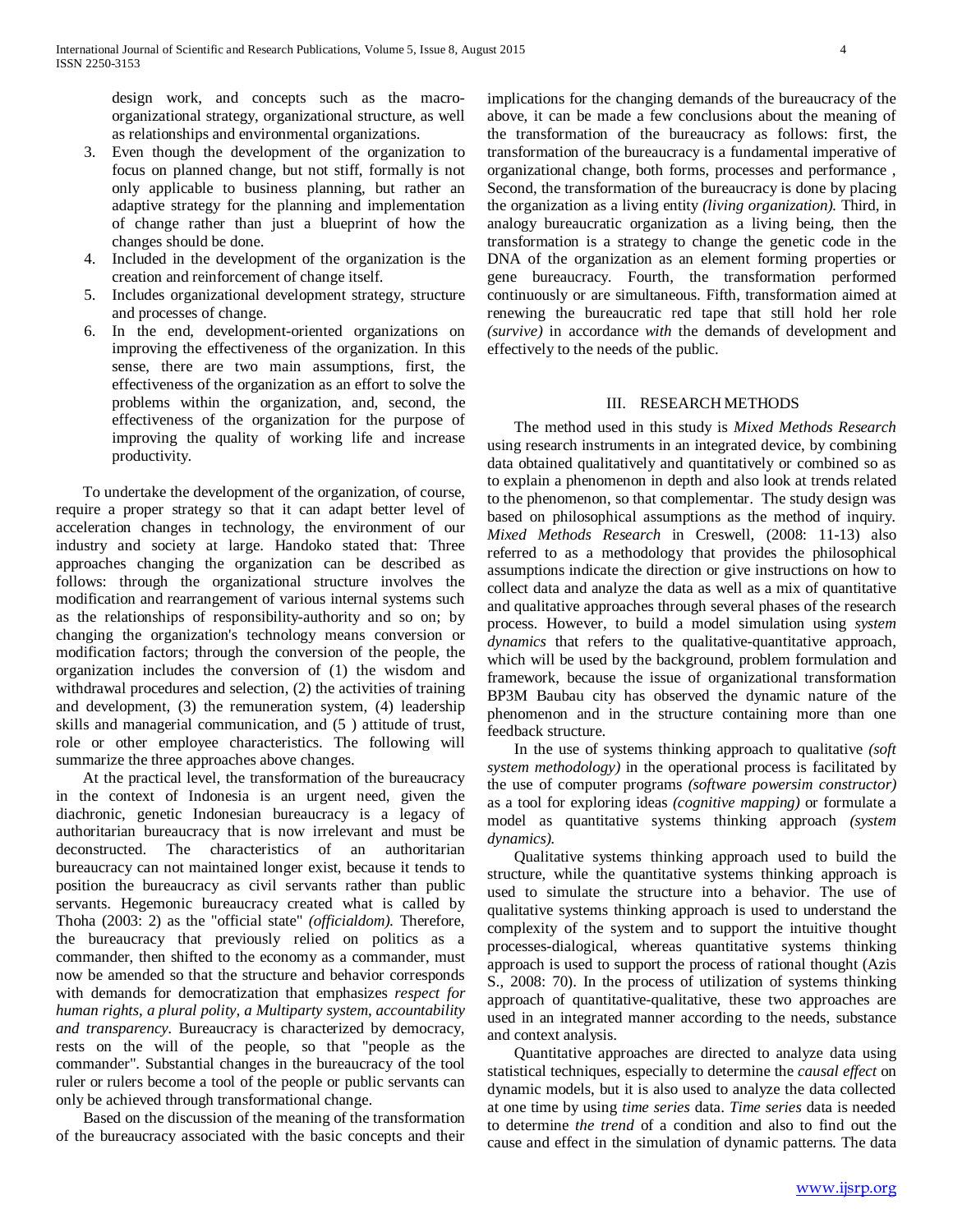collected can also be used to determine the tendency of certain behaviors (Yin in Creswell, 2003: 156). While the qualitative approach is used to take a conclusion of the analysis system will do. Of the types of data and analysis obtained, the use of a qualitative approach is also intended to diagnose organizations and to determine the causes of ineffectiveness and inefficiency of services and solutions. The use of qualitative oriented approach based on several considerations, namely:

- a. This study aims to produce a model that takes a holistic thinking. Meanwhile, humans are not able to translate what is experienced and diobservasinya thoroughly, not ready to translate the real world in the form of attributes and there is a tendency to do that is able to do rather than something that should be done (Checkland, 1999);
- b. In practice, the general condition of the existing documentation on government organizations are often incomplete. As revealed by Cassell & Simon (1998: 1) that *"gualitative methods used in organizational research was not well documented."* In that respect, the incorporation of a quantitative approach with a qualitative approach used in this study is expected to overcome the incompleteness of the data in research practice ,
- c. Limitations of documents owned by an organization, it is in qualitative research involving researchers or help others as an instrument or means of collecting data.

 According to researchers that field of study of the social sciences, the researchers choose the type of case study approach. Reasons for the selection of case studies is that researchers are exploring an entity or phenomenon (the case) in the period and activities (programs, events, processes, institutions or communities) and collect in detail the various information that is used in accordance with the procedures of collecting data during a certain time period. The case studies are commonly used to study a phenomenon that occurs in society. Studying case studies of various forms of events and programs and fit in with this study. With research in the form of case studies, the results obtained in an area applies only to the area under investigation and can not be presented at public agencies in other areas.

Analysis of organizational transformation Licensing Service Agency and Investment Baubau City will explain the importance of the effectiveness and efficiency of public services performed for the public as well as government agencies other functions such as the function of leadership, finance, performance, incentives, organizational personnel, the ability of existing human resources as well as the function of allocation of funds. Called the case because handling problems organizational transformation can not be generalized to other organizations or other research sites. According to Stake (1994: 24), that the specific issues, as described earlier, is more appropriately used to wear a case study *(... 'the more the object of study is a specific, unique, bounded system ...').* Likewise, Lincoln and Guba in Creswell (1994: 12), they contend that a case study can be defined as a process of studying the case and also the product of a learning process.

## IV. RESULTS AND DISCUSSION

 Agency Licensing Services and Investment Baubau City is part of the City Government Baubau area in charge of implementing the coordination and conduct of administrative services in the field of licensing and non-licensing in an integrated manner. Agency Licensing Services and Investment established with the Baubau City, Baubau Regional Regulation No. 3 of 2011 on the Amendment of Regional Regulation Baubau No. 3 of 2008 on the Organization and Work Procedure of the Regional Technical Institute and Baubau City, Baubau Mayor Regulation No. 34 of 2012 on the Main Tasks and Functions Licensing Service Agency and Investment in Baubau City. The existence of Licensing Services Agency and Investment Baubau City is one of the efforts made by the Government Baubau City in order to reform the bureaucracy in Baubau City, through a paradigm shift from government as rulers into the government as a servant and public servant.

 In providing services to the public, the Agency for Investment and Licensing Services in Baubau City strives to provide the best service based on the principles of excellent service so that people find it easy, comfortable and quiet in the care of licensing.

 Licensing Service Agency and Investment in Baubau City is a metamorphosis of the Institute of Integrated Services One-Stop, becoming one door that has been several times amended the institution, which was previously based Baubau Regional Regulation No. 3 of 2003, as amended by Regional Regulation No. 5 Baubau 2004 on the Structure and regional work Baubau City, is still an office under the name licesing service office Baubau City.

 The development of the rules on regional organizations requires some adjustments to the organizational structure in the area. With the enactment of Government Regulation No. 41 Year 2007 on the Organization of the Region, the Regional Regulation Baubau on the Organizational Structure of the Region who have been there later revoked and reestablished a new regional regulations.

 In the framework of adjustment and regional organizations or arrangements based on Government Regulation No. 41 of 2007 concerning the regional Organization, in 2008, the nomenclature "Licensing Services Office of the Baubau City " was changed to "Integrated Licensing Services Secretariat Baubau City" based on Local Regulation No. 6 Baubau City of 2008 on the organization and structure of Administration of the Secretariat Integrated Licensing Services Baubau City.

 The development and dynamics of development of society, especially in business activities so rapidly and in an effort to optimize the licensing service to society, the status of the Secretariat of the Integrated Licensing Services Licensing Service Agency was upgraded to Investment and Regional Regulation No. 3 of the Baubau City 2011 on the Amendment of Regional Regulation Baubau Number 3 of 2008 on the Organization and Work Procedure Baubau City Regional Technical Institute.

a. Vision and Mission of Licensing Services and Investment Baubau City

 Vision is a mental model of the future, which means that the vision should belong together and believed by all members of the organization (LAN & BPKP 2002). So the picture of the future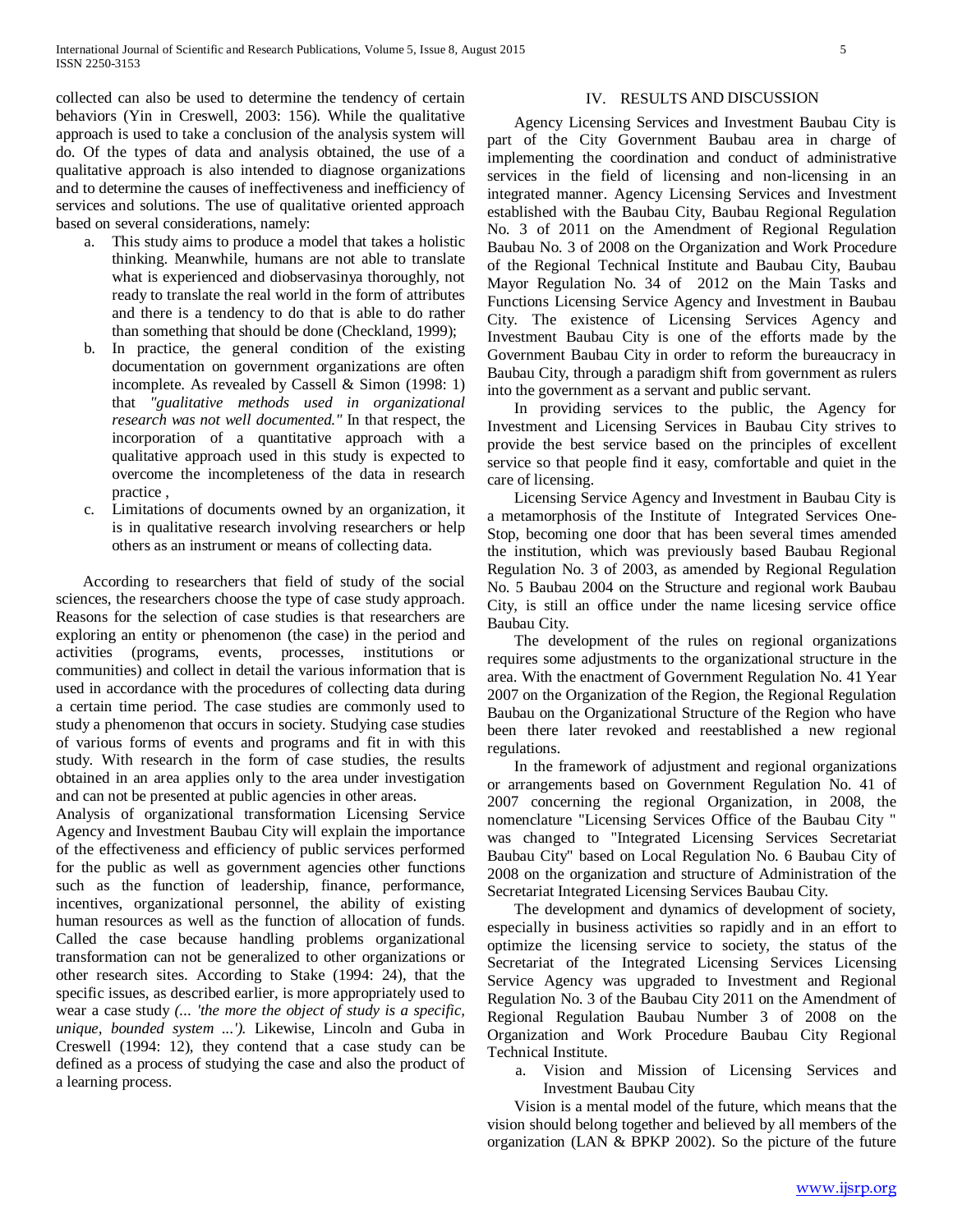of an organization in which there are organizational characteristics and realistic element in homage to the essence of a vision.

 Guided by the understanding and the nature and the Investment Promotion Investment Framework for Promoting Regional Economic Growth and Public Welfare Baubau city and be able to improve the Quality Service to the Community accurately, efficiently and integrated the Licensing Service Agency and Investment (BP3M) Baubau City has a Vision namely: "The Best in Service Investment in Southeast Sulawesi".

 BP3M basic vision statement is taken from the mission is to realize the City Government Baubau City orderly in governance, and realize the Baubau City forward socially and economically.

The reasons for the establishment of a vision BP3M referred to above is based on the consideration that one of the crucial problems in governance is poor service image licensing. With the paradigm shift in service delivery excellence licensing is expected to increase the acceleration of the achievement of the vision of Baubau City Government.

Further explanation of the vision BP3M are as follows:

- 1. Good governance ( *good governance* ) is a key issue that is most prominent in the management of public administration today. Claims by the community to the government are in line with the increasing level of public knowledge, in addition to the influence of globalization. Old patterns in governance no longer suitable to the demands of a constantly changing society. Therefore, the claim is reasonable and should get a response from the government to pass the changes are focused on the realization of good governance;
- 2. The implementation of public services, particularly those related to licensing is an issue that continually under the spotlight of society. Actual issues that arise during this time is a bad image licensing services, complicated, expensive and not transparent. To that end, it is one of the efforts of the Government Baubau City is to establish and improve the status BP3M in an effort to create service delivery excellence.

 To realize the vision of Licensing Services Agency and Investment Baubau City as the above, it should set a mission which targets to be achieved within a certain time through the implementation of strategies that have been. Mission is the main goal towards which planning and program a government agency to be achieved. The Mission of Licensing Services and Investment (BP3M) Baubau City dalah as follows:

- a. Reforming the system and procedures are easy, fast, clear and timely;
- b. Encouraging creativity, initiative and community participation;
- c. Improve the business and investment opportunities; and
- d. Improving the quality of human resource professionals BP3M in serving the community.

 With the establishment of the Agency for Investment and Licensing Services, all forms of licensing services in the Baubau City management will be carried out through one door, and thus is expected to provide the best licensing services for the community, that is fast, accurate, and transparent accordance BP3M motto is "Easy, Cheap, Fast, and Current "heading One Stop Services Quality.

 Licensing Service is a very complex problem, licensing is one of the important aspects in the public service. The quality of public services in the field of licensing plays an important role in attracting investors to invest in an area. Licensing its own service quality can also be identified from regulation of local governments to simultaneously provide local legitimacy licensing agency to provide services more efficiently and effectively. In improving licensing services and Licensing Services Agency Investment Baubau city has received a delegation of authority as many as 11 types of licenses and licensing services 5 types of investment permits as well as two non-licensing services capital investment of 52 types of licenses and permits existing non Baubau City. It is as stated in Baubau Mayor Regulation No. 46 Year 2011 on Delegating Some Duties and Powers of the Mayor of Baubau To the Head of Licensing Services and Investment Baubau City.

 Rapid changes in the environment is an external force that resulted in an organizational transformation. Basically, the main purpose of the transformation is a fundamental change in the organization with the new values of the form : leadership, vision, incentives, structure, personnel, financial, performance, and culture in order to be more flexible and able to compete with other organizations. Transformation must be comprehensive, and it can cause resistance from members of the organization who such slow changes. The resistance can cause such changes fail, therefore organization must find ways to reduce these constraints, including:

- a. The organization must learn the diversity of environmental change both internal and external organization;
- b. Organizations should develop their own organizational resource through good communication with its members. To support efforts to develop the organization, there should be a comprehensive policy changes on the order of good organization resource human, financial resources, leadership, and the organization itself. From both of these obstacles, the relative can be resolved by developing new values of the transformation of the organization as justification of the results of studies reviewed by researchers with the dimensions of the transformation of public service organizations in the following BP3M Baubau City.
- 1. Incentives employees BP3M Baubau City

 One of the factors that determine the level of performance of public service apparatus is the implementation of an incentive system. The incentive system is an important element in an organization to motivate employees achieve the desired performance. Incentives are given to employees who excel in the form of material and non material rewards, while employees who do not perform get disincentive shaped reprimand, warning, suspension / demotion, or dismissal. The main target is the implementation of an incentive system to attract qualified people to join the organization, retain employees to keep working and motivating employees achieve excellence.

 Salary or wages are fixed payment received by an employee in accordance with the position or positions of a person with a particular job description. With just rely on wages and salaries, employees can work potluck (minimal). Thus, to improve performance, companies can directly associate the performance